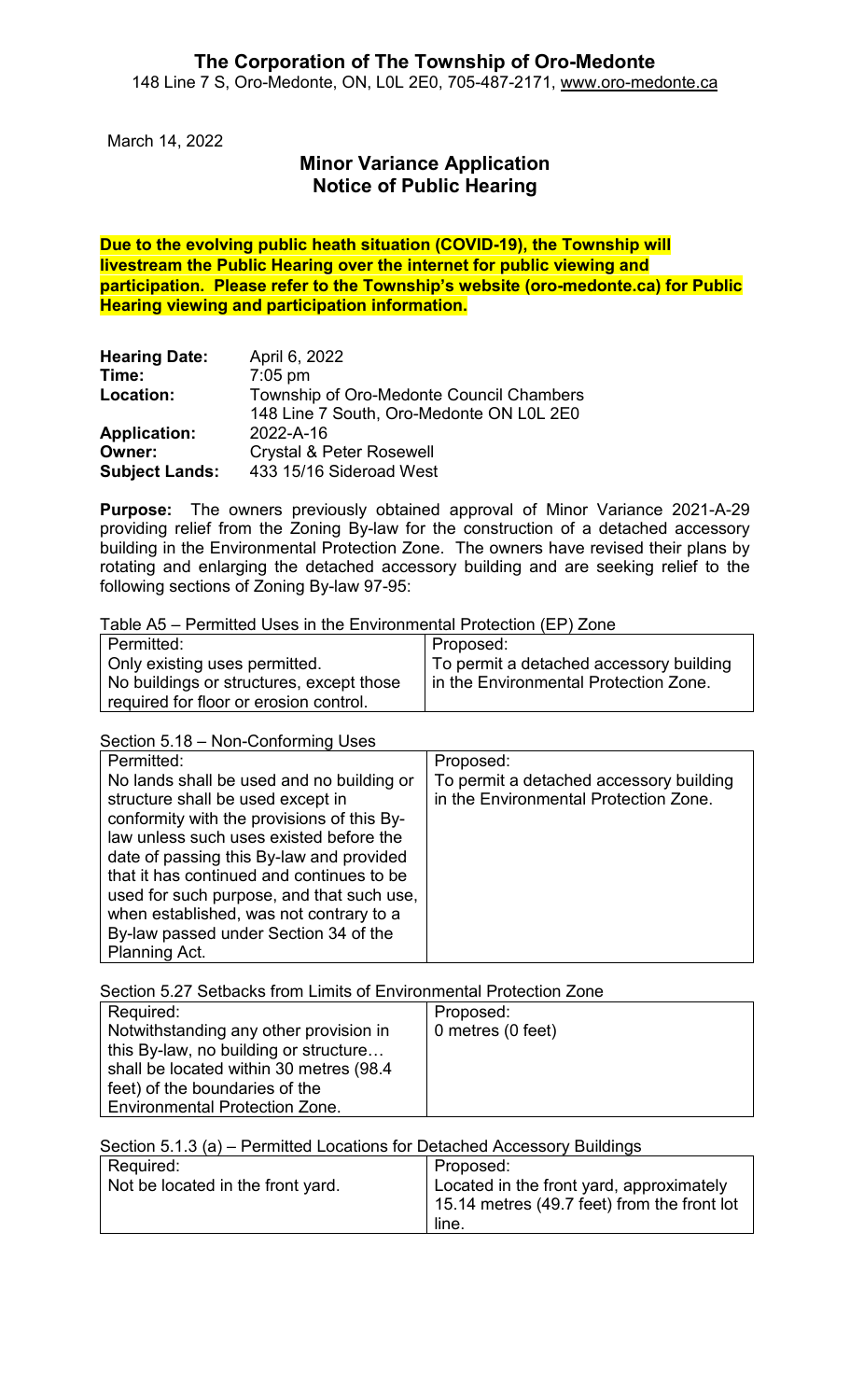Section 5.1.6 – Maximum Floor Area

| Required:                              | Proposed:                                |
|----------------------------------------|------------------------------------------|
| 70.0 square metres (753.5 square feet) | 75.2 square metres $(810.0$ square feet) |

### **Location Map:**



#### **Have Your Say:**

Input on the application is welcome and encouraged. For specific details regarding public participation during the meeting please check the Township website at [https://www.oro](https://www.oro-medonte.ca/municipal-services/planning-information)[medonte.ca/municipal-services/planning-information.](https://www.oro-medonte.ca/municipal-services/planning-information)

Written submissions can be made by:

- 1. Emailed to **planning@oro-medonte.ca** prior to or during the Public Hearing;
- 2. Dropped in the drop box at the Township Administration Office on Line 7 South;
- 3. Faxed to (705) 487-0133; or,
- 4. Mailed through Canada Post.

If a person or public body does not make oral submissions at the public hearing or make written submissions prior to the decision on this application, and subsequently submits an appeal of the decision, the Ontario Land Tribunal (OLT) may dismiss the appeal. If you wish to be notified of the decision of the Township of Oro-Medonte in respect to the application, you must make a written request.

Individuals who submit letters and other information to Council and its advisory bodies should be aware that all information, including contact information, contained within their communications may become part of the public record and may be made available through the agenda process, which includes publication on the Township's website.

Written submissions/requests should be directed to:

Township of Oro-Medonte 148 Line 7 South Oro-Medonte, Ontario L0L 2E0 Attn: Secretary Treasurer, Development Services [planning@oro-medonte.ca](mailto:planning@oro-medonte.ca)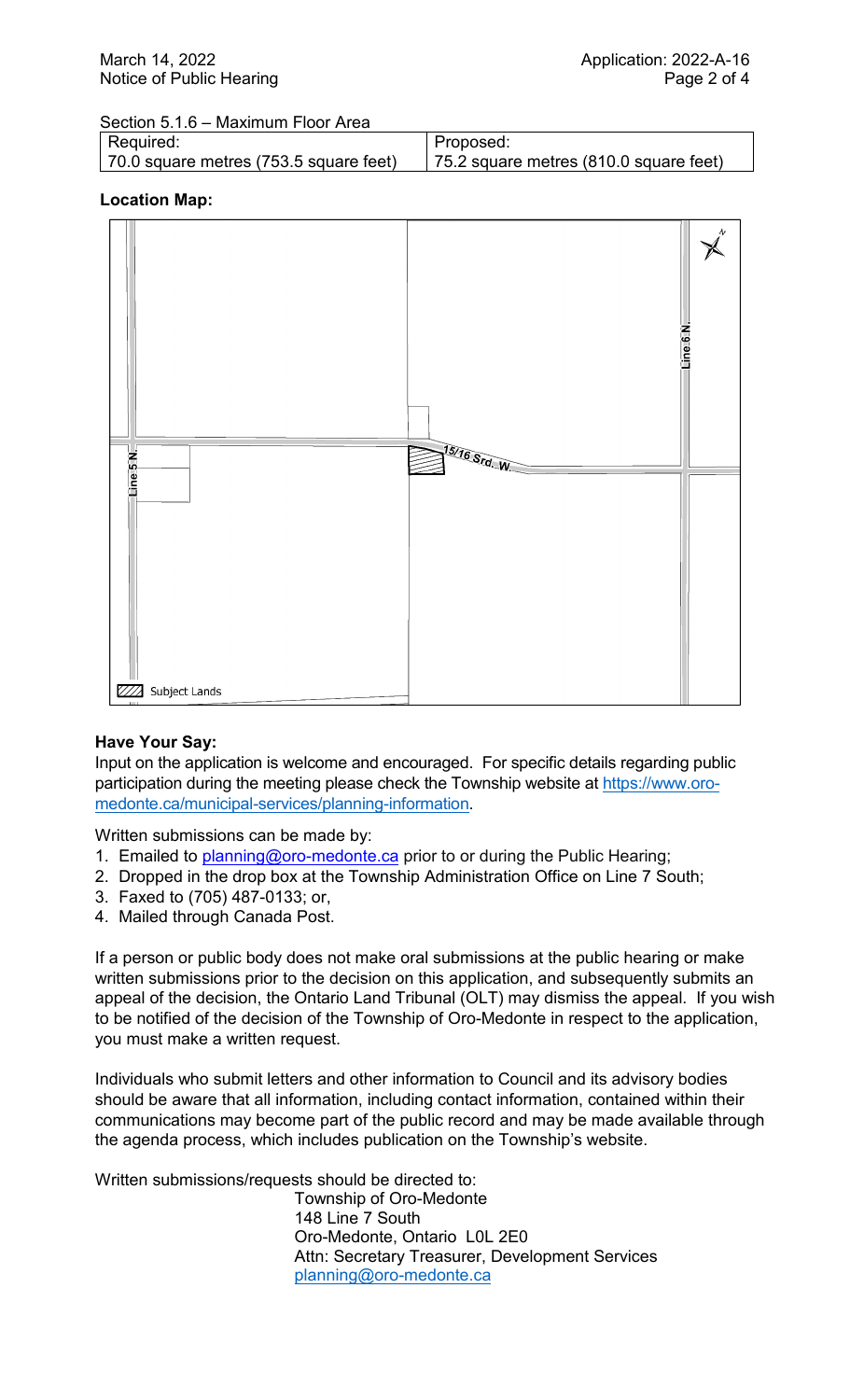### **More Information:**

For further information, please contact the Secretary-Treasurer during regular office hours Monday to Friday 8:30 a.m. to 4:30 p.m. A copy of the Staff Report will be available to the public on April 1, 2022 on the Township's Web Site: [www.oro-medonte.ca](http://www.oro-medonte.ca/) or from the Development Services Department.

Andy Karaiskakis Secretary-Treasurer

#### **Applicants' Site Plan:**